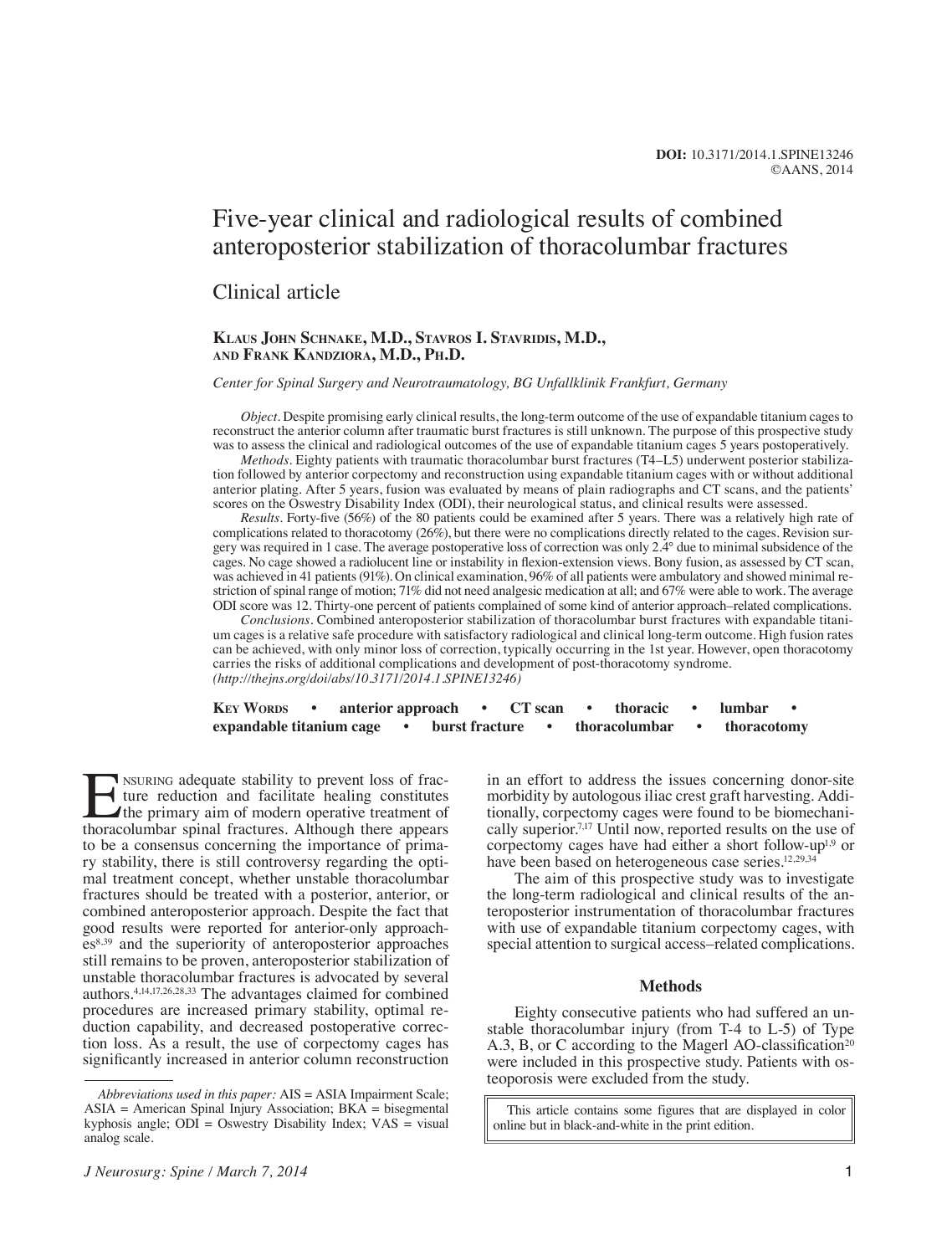Indications for a combined posterior-anterior procedure were defined as followed: Type A, B, or C injuries with severe comminution of the vertebral body and/or local kyphosis of more than 15°–20° (compared with physiological values).37

All patients were initially treated by posterior stabilization with an internal fixator (USS Fracture or USS II, Synthes).

Following placement of posterior instrumentation, the patients underwent an anterior corpectomy of the fractured vertebra and implantation of an expandable cage (VBR, Ulrich). Local autologous bone harvested from the corpectomy site was placed inside and around the cage to promote fusion. The cage implantation was performed through an open thoracotomy for corpectomies down to L-1 and through an open retroperitoneal approach for more caudal fractures.

In addition, in 43 cases (54%), a plate ("St. Georg" plate, Link, or LCP, Synthes) was placed anterolaterally during the same surgical session ("St. Georg" plate, Link, or LCP, Synthes). The application of a plate was based on intraoperative assessment of the local stability by the surgeons but was not related to the type of fracture.

All patients were evaluated clinically and radiologically at 1 year after surgery and annually thereafter until the last follow-up examination, 5 years postoperatively.

## *Radiological Evaluation*

Conventional standing anteroposterior and lateral radiographs as well as flexion-extension lateral views of the surgically treated spinal region were obtained at the follow-up visits. Additionally, a CT scan with 2D reconstruction was performed at the 1- and 5-year follow-up visits (LightSpeed 8/16, General Electric; slice thickness 2.5 mm, reconstruction 1.5 mm).

Conventional radiographs were evaluated by use of the Osiris Software program for calculating the following parameters: 1) Bisegmental kyphosis angle (BKA). This was defined as the angle between the superior endplate of the cephalad intact vertebra and the inferior endplate of the caudad intact vertebra, as measured by the Cobb method in the lateral and in the flexion-extension views (Fig. 1); 2) Cage subsidence. The distance from the superior endplate of the cephalad intact vertebra to the inferior endplate of the caudad intact vertebra was measured along the longitudinal axis of the cage on lateral radiographs at each time point. The difference in this measurement was used for calculating cage subsidence (Fig. 2); 3) Cage tilting. The angle between the cage axis and the inferior endplate of the caudal intact vertebra was measured in both lateral and anteroposterior views, and these angles were used for calculating the sagittal and coronal tilting of the cage, respectively (Fig. 3).

CT scans including transverse images and 2D reconstructions were used for evaluating the bony fusion.

Criteria used for fusion evaluation are listed in Table 1.

#### *Clinical Evaluation*

Perioperative and postoperative complications (related to either the dorsal or the ventral approach) were recorded.



**Fig. 1.** Lateral radiograph showing the bisegmental kyphosis angle (BKA) as measured by the Cobb method. The BKA was measured on plain lateral radiographs and in flexion-extension views.

The patients' neurological status was evaluated according to the American Spinal Injury Association (ASIA) Impairment Scale (AIS), though some patients were evaluated by emergency doctors at the accident site and did not receive a proper ASIA examination.

Patients' performed self-assessment using the Oswestry Disability Index (ODI).<sup>21</sup>

For assessment of spinal mobility, the range of motion of the thoracolumbar spine was evaluated by measuring of the following parameters: side bending (left, right), spinal rotation (left, right), and finger-to-ground distance.

A 100-point visual analog scale (VAS) was used for patients' self-evaluation of perceived back and leg pain. In addition, the patients were asked to categorize their rest and/or stress pain as permanent, frequent, occasional, or absent.

Finally, the evolution of pain intensity, the use of analgesics, patients' complaints regarding the ventral approach and their ability to walk, sit, and work were recorded at each time point.

#### *Statistical Analysis*

Normal distribution of the variables was assessed with the nonparametric Kolmogorov-Smirnov test. Paired sample values were compared with the Wilcoxon test; the Mann-Whitney test was used for independent sample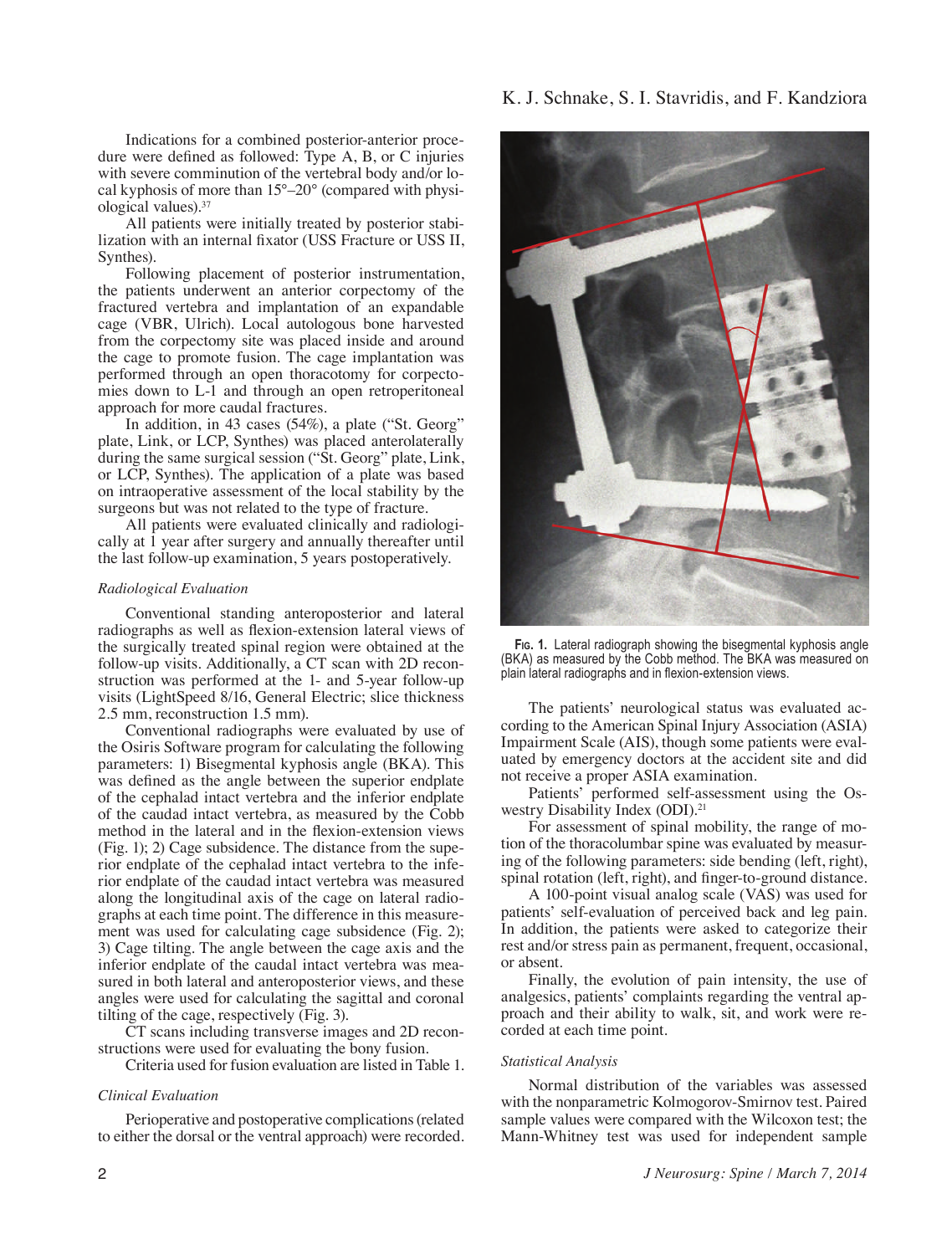Anteroposterior stabilization of thoracolumbar burst fractures



**Fig. 2.** Lateral radiograph illustrating the method for calculating cage subsidence. The *long double-headed* arrow indicates the distance measured along the longitudinal axis of the cage.

values. Statistical correlations were calculated by use of the Spearman rank correlation coefficient, while the chisquare test was used for binomial distribution. For statistical correlations of interval-scaled, normally distributed sample values the Pearson correlation coefficient was used. Statistical analysis was conducted using SPSS 14 (SPSS, Inc.).

#### **Results**

Of the 80 patients who met the initial inclusion criteria, 45 (56%) were still available for follow-up and could be examined after 5 years. Twenty-four patients (30%) lived too far away to come to our center for a follow-up examination, 8 (10%) refused examination for personal reasons, and 3 (4%) had died of causes unrelated to surgery. Statistical analysis revealed that there was no statistically significant difference among the demographic characteristics between patients initially included in the study and those available for the final 5-year follow-up evaluation.

#### *Radiological Results*

Preoperatively, the mean BKA was 8.9° (kyphosis). Through surgical treatment a significant correction of the BKA was obtained (mean correction  $-9.1^{\circ}$ ) (p < 0.001),



**Fig. 3.** Lateral radiograph showing the method for calculating cage tilting. The angle was calculated based on measurements in both the lateral and the anteroposterior view. The resulting angles were used for calculating sagittal and coronal tilting, respectively.

since a lordotic BKA of a mean of  $-0.2^{\circ}$  could be achieved. At the 5-year follow-up evaluation, a significant loss of correction was present (mean  $2.6^{\circ}$ ) (p < 0.001), resulting in a mean remaining BKA correction of  $-6.5^\circ$  compared with the preoperative BKA values. Most of the correction loss (mean 2.4°) as well as most of the cage subsidence and cage tilting occurred within the first 12 months postoperatively. There was no significant difference in these parameters between the 1- and 5-year follow-up examinations (Table 2). There was a significant correlation between cage subsidence, cage tilting, and loss of correction  $(p < 0.05)$ .

According to the aforementioned criteria, bony fusion

#### **TABLE 1: Criteria for fusion evaluation based on CT**

| Criteria for Fusion                                                                                                 |
|---------------------------------------------------------------------------------------------------------------------|
| bony bridge between endplates, assessed in radiographs, axial CT<br>slices, & sagittal/coronal 2D reconstructions   |
| bone formation in & around the cage in all axial CT slices & sagittal/<br>coronal 2D reconstructions                |
| no bisegmental kyphosis angle difference >3° in flexion-extension<br>radiographs                                    |
| no radiolucency around the cage, assessed in radiographs, axial CT<br>slices, & sagittal/coronal 2D reconstructions |
|                                                                                                                     |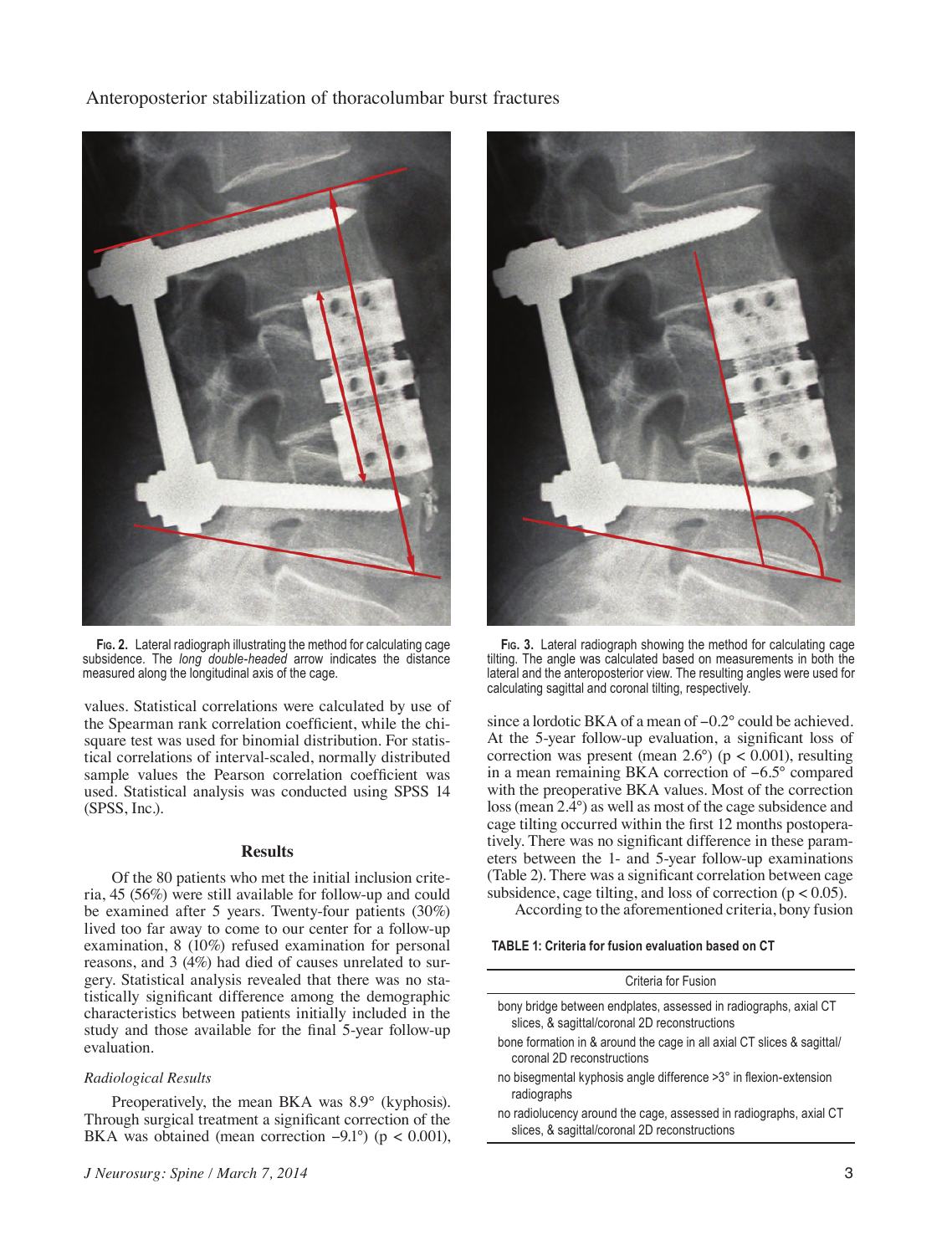was judged as complete in 41 (91%) patients (Fig. 4), with 35 patients (78%) demonstrating a visible bony bridge between the endplates. Four patients (9%) displayed only incomplete fusion signs but no signs of instability, since no cage showed a radiolucent line or instability in flexion/ extension views.

#### *Clinical Results*

The mean age of the patients who completed the 5-year follow-up was 44 years at the time of surgery (range 28–67 years; 67% male, 33% female).

*Complications.* In the entire patient group (80 patients), 42 complications occurred, resulting in a rate of 52.5% (Table 3). The complication rate due to the posterior approach was 13%. The overall peri- and postoperative complication rate (in all 80 cases) due to the anterior approach was 37.5%, but most of the complications were not clinically significant. The rate of complications due to the thoracotomy itself was 26.25%. Transient pulmonary complications were most frequent (with an overall rate of 18.75%). Revision surgery (repeat thoracotomy) was needed in 1 case (1.25%) of an extensive thoracic seroma. No cage-related complications requiring revision surgery were recorded.

*Neurological Status.* Data on neurological status were available for 42 (93.3%) of the 45 patients who completed the 5-year follow-up evaluation. Upon admission 7 (16.7%) of these 42 patients were classified as having a complete paralysis (AIS Grade A). Three of these patients could not be examined properly due to the fact that they were already anesthetized. Their neurological status had been assessed by the emergency physician at the accident site. Five patients (12%) presented with an incomplete paralysis (AIS Grade B, C, or D), while 30 patients (71.4%) were neurologically intact (Table 4).

The status of the neurologically impaired patients improved by a mean of 1.9 grades in the AIS between preoperative status and last follow-up examination.

*ODI Score.* At the 1-year follow-up examination the mean ODI score was 12.5 (range 0–35).

At the 5-year follow-up examination it remained practically unchanged (mean ODI score 12, range 0–33).

# K. J. Schnake, S. I. Stavridis, and F. Kandziora

*Spinal Mobility.* According to recorded results, spinal mobility tended to improve at the 5-year examination compared with the 1-year follow-up, but this improvement failed to reach statistical significance ( $p > 0.05$ ) (Table 5). Overall, at 5 years postoperatively, patients showed only a minimal restriction of spinal range of motion.

*Pain Intensity and Progress.* Pain evaluation with use of the VAS demonstrated an overall significant improvement between the 1- and the 5-year follow-up visit for back pain, buttock pain, and leg pain  $(p < 0.001)$ .

At the final follow-up visit, 40 patients (89%) reported no or only occasional rest pain, while 31 (69%) reported no or only occasional stress pain.

In terms of overall pain at the 5-year follow-up compared with previous follow-up visit (usually the 1-year evaluation), 5 patients (11%) reported a deterioration, 15 (33.3%) described their pain as unchanged, 21 (46.7%) reported an improvement, while 4 (9%) claimed to be pain free.

Thirty-one patients (69%) did not use any analgesics at all and 10 (22%) used them only occasionally, while 4 (9%) needed oral analgesics on a regular basis.

*Walking, Sitting, and Working Capability.* At the 5-year examination, 43 patients (96%) were able to walk unassisted, while 1 patient needed support to ambulate and 1 patient was not ambulatory. All patients were able to sit.

Concerning the patients' ability to work, 27 (60%) were working, 3 (6.6%) were unemployed, 12 (26.6%) were retired, and 3 patients (6.6%) reported that they were unable to work.

*Anterior Approach–Related Complaints.* Thirty-one patients (69%) felt that their anterior scar was unattractive, while 6 patients (13.3%) reported paresthesias in the region and 8 (17.7%) complained of a mild ache after pressure was applied. Overall, almost one-third of the patients complained of some kind of anterior approach–related complications.

#### **Discussion**

Combined anteroposterior treatment of thoracolumbar fractures is advocated by several authors to improve

| Preop | Operative<br>Correction | Postop  | 12 Mos<br>Postop | 60 Mos<br>Postop | <b>Correction Loss</b><br>60 Mos Postop | Remaining<br>Correction |
|-------|-------------------------|---------|------------------|------------------|-----------------------------------------|-------------------------|
| 8.9   | $-9.1*$                 | $-0.2*$ | $2.2+$           | $2.4+$           | 2.6                                     | $-6.5$                  |
|       |                         | 0       | $2.1+$           | $2.2+$           |                                         |                         |
|       |                         | 0       | $1.9+$           | $2.1+$           |                                         |                         |
|       |                         | 0       | $1.5+$           | $1.5+$           |                                         |                         |
|       |                         | 0       | $2.4+$           | $2.5+$           |                                         |                         |
|       |                         |         |                  |                  |                                         |                         |

## **TABLE 2: Radiological data from 45 patients**

\* p < 0.001 (compared to preoperative values).

† p < 0.001 (compared to postoperative values).

‡ No statistically significant difference (compared to 12-month postoperative values).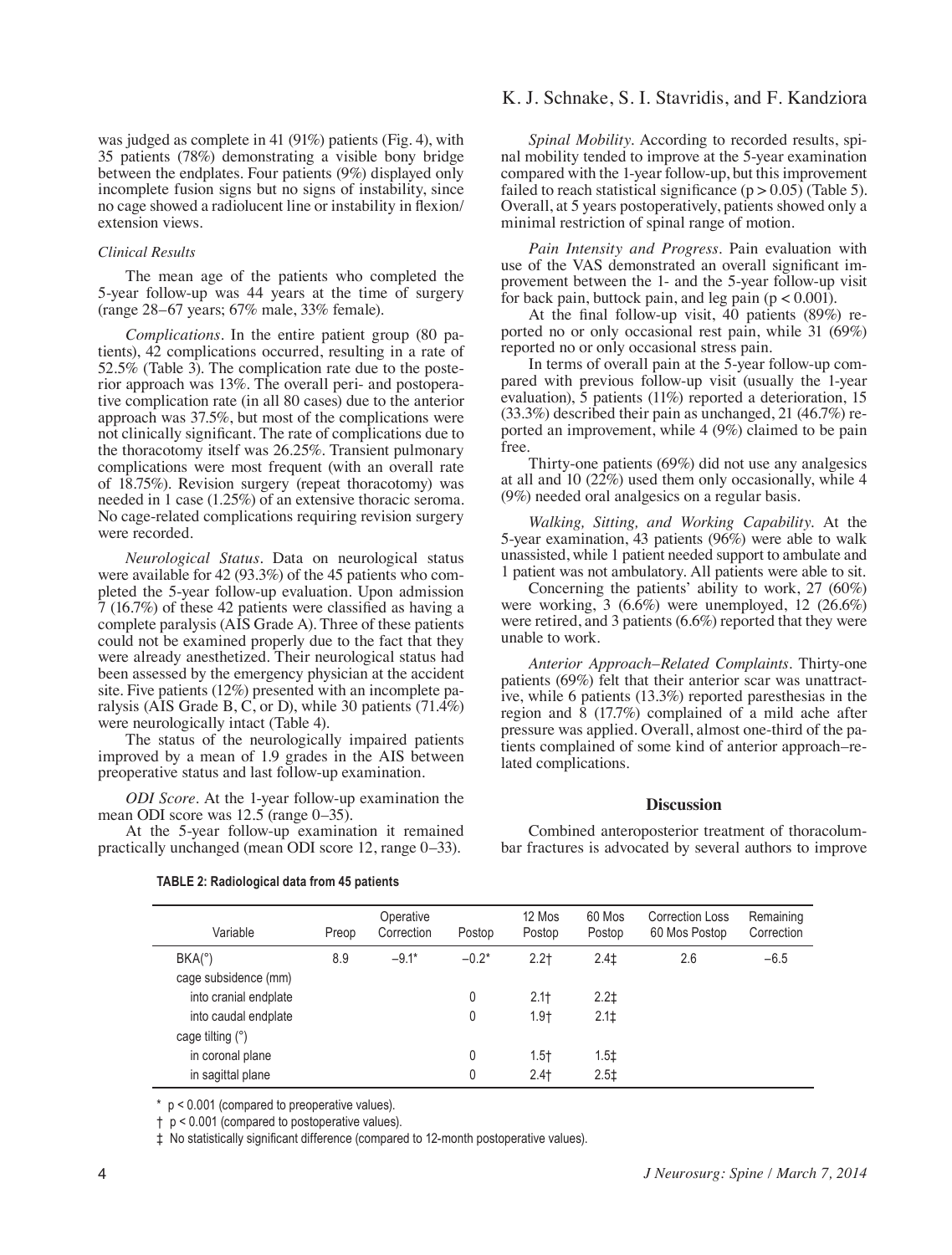Anteroposterior stabilization of thoracolumbar burst fractures



**Fig. 4.** A plain radiograph **(A)** and CT images **(B and C)** showing solid fusion 5 years after posterior stabilization and anterior corpectomy and cage insertion for treatment of a complete burst fracture of L-1.

fracture reduction and to minimize postoperative reduction loss.

According to our local treatment recommendations, 37 we perform combined anteroposterior stabilization in burst fractures with severe comminution of the vertebral body and/or if local kyphosis exceeds 15°. The goals are to achieve anatomical reduction, long-lasting stability, and minor loss of reduction in the follow-up period. In

| TABLE 3: Perioperative complications in 80 patients |  |  |  |  |
|-----------------------------------------------------|--|--|--|--|
|-----------------------------------------------------|--|--|--|--|

cases of residual spinal stenosis after posterior stabilization, the anterior approach is further used to perform adequate decompression of the neural structures. The use of corpectomy cages for anterior reconstruction has significantly increased in the last years,<sup>1,8,9,14,26,28,39</sup> tending to largely replace the use of autologous tricortical iliac graft, because of the cage's favorable biomechanical properties and the lack of donor-site morbidity, an issue traditionally associated with autologous iliac crest grafts.17,28 In a re-

| Category or Complication                                                  | No. of Cases   | $\%$  |
|---------------------------------------------------------------------------|----------------|-------|
| operative complications of the ventral approach                           |                |       |
| peritoneal injury (due to adhesions)                                      | 2              | 2.5   |
| postop complications                                                      |                |       |
| paresis of phrenic nerve following thoracotomy w/ diaphragm-splitting     | 1              | 1.25  |
| hematoma of thoracic wall w/ ventilation problems following thoracotomy   | 2              | 2.5   |
| subsplenic hematoma                                                       |                | 1.25  |
| deep venous thrombosis                                                    | 2              | 2.5   |
| high need for transfusion                                                 |                | 1.25  |
| gastritis/gastrointestinal bleeding                                       | 3              | 3.75  |
| renal insufficiency                                                       |                | 1.25  |
| cardiac rhythm disorders                                                  | $\overline{2}$ | 2.5   |
| pulmonary complications                                                   | 15             | 18.75 |
| pneumonia                                                                 | 4              | 5     |
| pleural effusion                                                          | 6              | 7.5   |
| seroma of the thorax (requiring re-thoracotomy)                           |                | 1.25  |
| recurrent sero-/pneumothorax                                              |                | 1.25  |
| repeat pneumothorax after drainage removal                                | 2              | 2.5   |
| dystelectasis, incomplete lung expansion, requiring prolonged ventilation |                | 1.25  |
| operative complications of the dorsal approach                            |                |       |
| wound dehiscence                                                          | 4              | 5     |
| wound infection                                                           | 3              | 3.75  |
| wound seroma/hematoma                                                     | 3              | 3.75  |
| drain attachment*                                                         |                | 1.25  |
| iliac crest wound seroma                                                  |                | 1.25  |

\* In one case a drain was accidentally sewed to a deep tissue layer and the wound had to be reopened in order to remove the drain.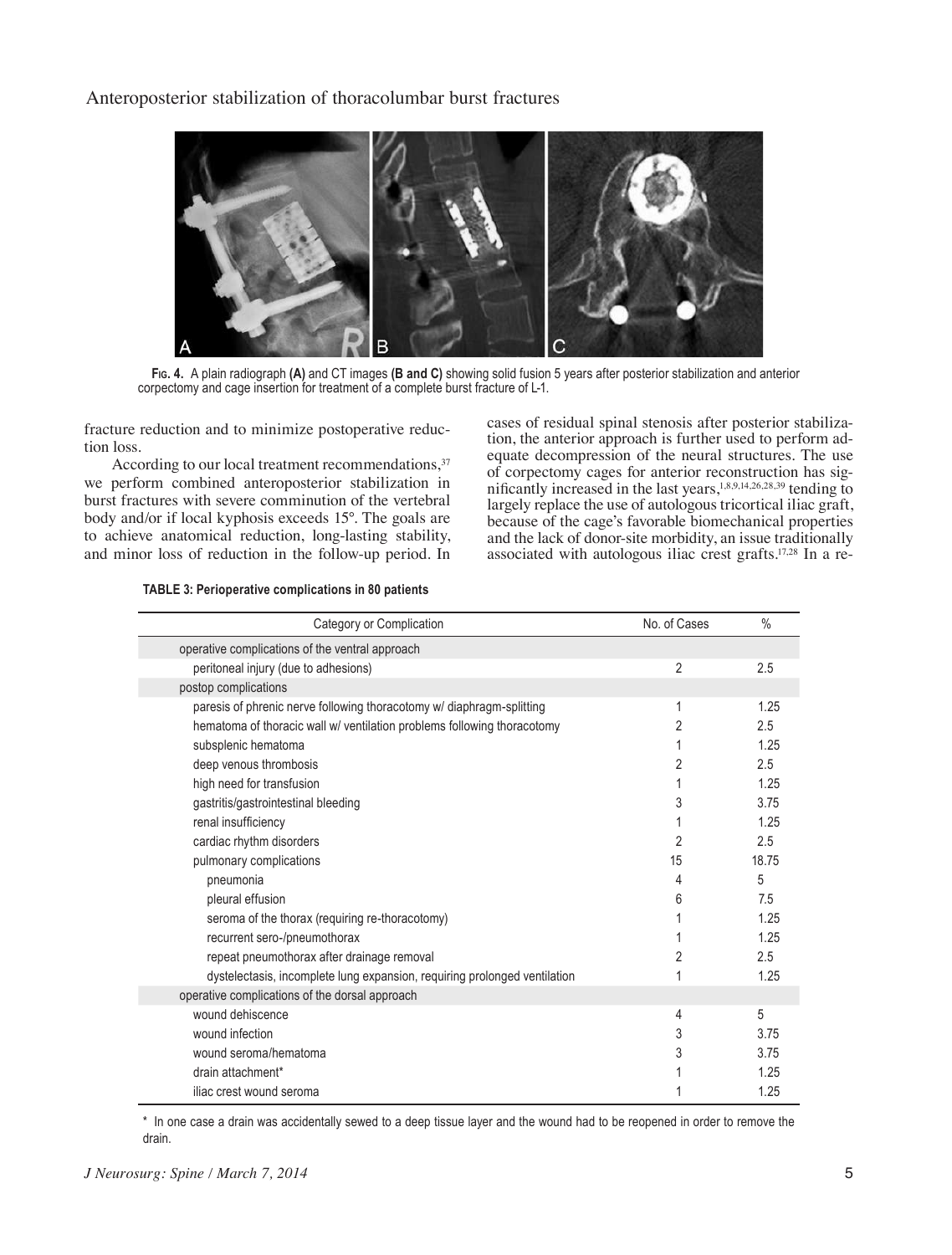| TABLE 4: Neurological status of 42 patients |  |  |
|---------------------------------------------|--|--|
|---------------------------------------------|--|--|

|                 | AIS Grade at Last Follow-Up |   |  |        |    |
|-----------------|-----------------------------|---|--|--------|----|
| Preop AIS Grade |                             | R |  |        |    |
|                 |                             |   |  | $2+1*$ |    |
| R               |                             |   |  |        |    |
| C               |                             |   |  |        |    |
|                 |                             |   |  |        |    |
|                 |                             |   |  |        | 29 |

\* Patients with questionable preoperative neurological evaluation.

cent biomechanical study, the stiffness of titanium cages was similar to that of a fibular graft in a cadaveric model.<sup>5</sup>

The use of an anterior cage can significantly decrease the load on the posterior fixation system and avoid loosening or fatigue fracture of the screws,<sup>11,18</sup> reduce the loss of anterior column height, and prevent secondary kyphotic deformity. There is evidence that anteroposterior treatment provides the most stable biomechanical solution for thoracolumbar vertebral traumas.3,11,19,25,26,36

In our study, an expandable titanium corpectomy cage was used for anterior column reconstruction following posterior reduction and stabilization. The cage was used to stabilize the anterior column but not for reduction, since anatomical reduction is difficult to achieve from an anterior approach and immediate cage subsidence may occur. In contrast to nonexpandable cages, expandable cages ease intraoperative handling and may reduce the operation time. However, correct positioning of nonexpandable cages can be challenging. Some distraction forces and shaping of the endplates may be necessary to insert a rigid implant. Even then, the position of the implant can be inadequate; endplates can weaken with consequent subsidence, and restoring sagittal alignment can be insufficient. One of the main advantages of expandable cages for vertebral body replacement is easy, nondistracted insertion of the cage. The height can be adjusted to the corpectomy defect in situ, and correction of deformity and restoration of height can be achieved.<sup>9</sup>

According to our results, bony fusion could be achieved in 91% of treated fractures, and there were no signs of a gross instability in any patient. These results are in concordance with existing literature, where high fusion rates are consistently reported, after anterior column reconstruction with corpectomy cages with or without posterior instrumentation.<sup>1,12</sup>

Although no significant instability was present in any of our patients and solid fusion could be achieved in most cases, we found a correction loss as well as subsidence and tilting of the cages (Fig. 4). These phenomena mainly occurred within the 1st postoperative year, when the whole construct "settles down," reaching its final stable position. These objective expressions of cage subsidence are interdependent and their progression diminishes after the 1st year, with their values remaining practically unchanged between the 1- and 5-year follow-up assessments. This cage subsidence, which is often reported in the literature,  $1,4,14,39$  appears to be an unavoidable effect, especially within the 1st postoperative year. In a recent

**TABLE 5: Range of spinal mobility in 45 patients**

| Assessment                     | 12 Mos Postop                         | 60 Mos Postop                          |
|--------------------------------|---------------------------------------|----------------------------------------|
| side bending (right-0-left)    | $17^{\circ} - 0^{\circ} - 17^{\circ}$ | $28^{\circ} - 0^{\circ} - 26^{\circ*}$ |
| spinal rotation (right-0-left) | 26°-0°-26°                            | $42^{\circ} - 0^{\circ} - 36^{\circ*}$ |
| finger-to-ground-distance (cm) | 17                                    | $14*$                                  |

\* No statistically significant difference (compared to 12-month postoperative values).

study, a mean cage subsidence of 1.4 mm was documented in half of the studied population already after a mean follow-up period of 9 months.<sup>1</sup> It seems that early cage subsidence causes a loss of tension within the stabilized construct, resulting in a decrease of the primary stability and an overload of the remaining load-bearing structures, especially the posterior fixator. Hence there appears to be a correlation between cage subsidence and postoperative loss of correction.<sup>32,35</sup> Expandable cages carry the risk of overdistraction, because there is no clear sign to warn the surgeon to stop the expansion. In cases of posterior anatomical reduction with pedicle screws, further distraction is useless but it may lead to overdistraction of the segment and consequently to subsidence and tilting of the cage. Nevertheless, some authors reported a correlation between additional posterior instrumentation and reduced cage subsidence, although it failed to reach statistical significance.<sup>1,2</sup> In a recent study, a loss of correction at a mean of 8° secondary to cage subsidence was reported when titanium corpectomy cages were solely used.<sup>16</sup>

Some kind of perioperative complication was reported for more than one-third of the patients, but none of these complications was life threatening, and reoperation was needed only in one patient. Existing literature provides varying data in this field, with studies reporting from rather high to very low rates of complications and reoperations.13,34

Concerning the clinical evaluation, the ODI, although not validated for spinal trauma, is widely accepted as being adequate for the clinical assessment of back problems and reproducible and sensitive enough to detect even minor changes that are clinically significant. In our study, as in the study of Salas et al.<sup>30</sup> a satisfactory mean ODI score was already achieved at the 1-year follow-up and, unlike in other studies,<sup>16</sup> it remained practically unchanged afterward. The spinal mobility of the examined patients tended to improve over time, but this improvement failed to reach statistical significance and was not reflected in the ODI score.

The reported rate of ability to return to work in our study is similar to rates in the existing literature.<sup>22,23</sup> Since spinal fractures mainly involve younger patients usually lacking significant comorbidities, the reported rates are justified.

An interesting finding of our study was that almost one-third of our patients reported some kind of complaints related to the anterior approach, even 5 years postoperatively. It could be argued that this high incidence of anterior approach–related complaints represents a significant drawback of performing an anteroposterior sta-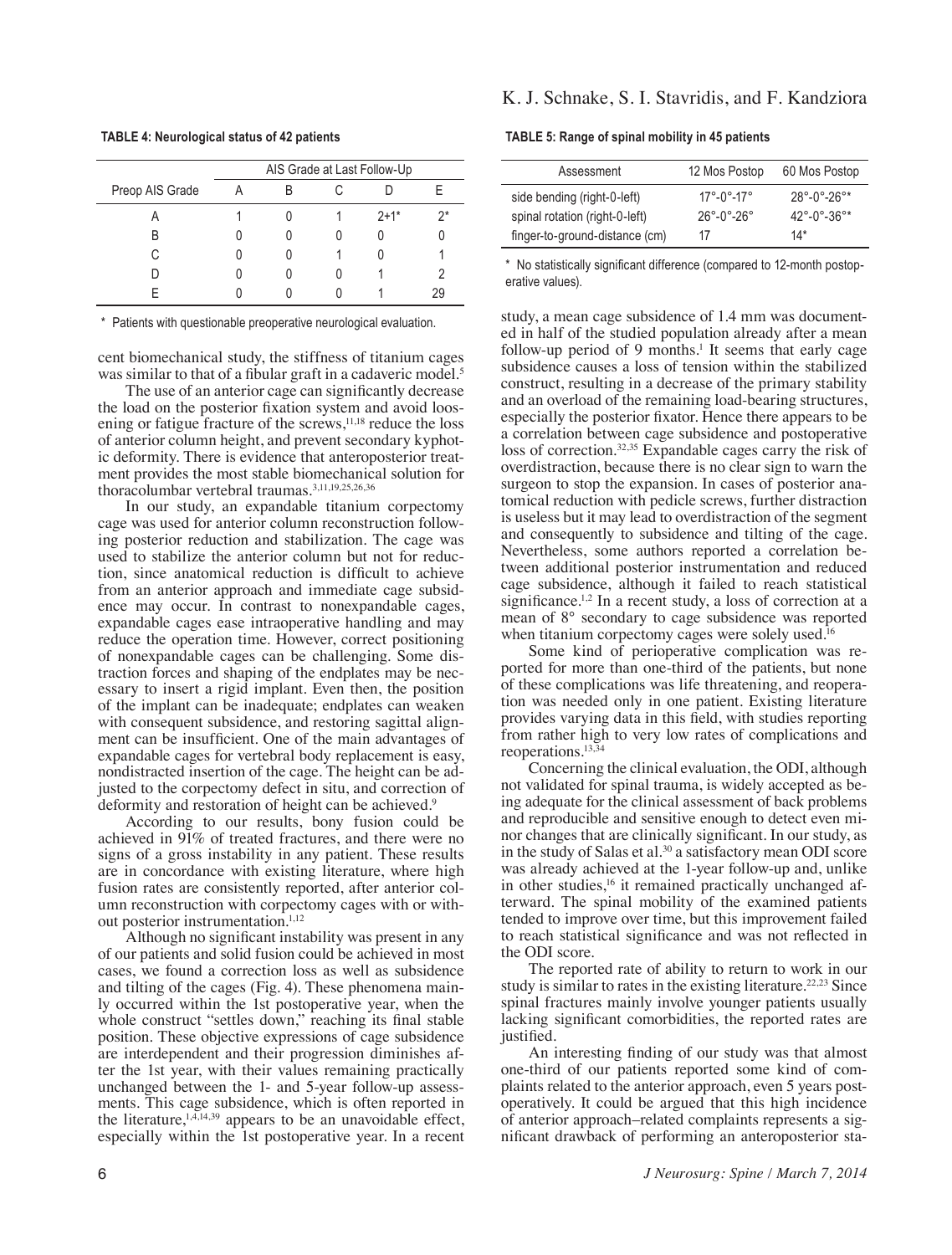## Anteroposterior stabilization of thoracolumbar burst fractures

bilization of thoracolumbar fractures, taken into consideration that the superiority of such a treatment compared with a posterior-only approach still remains unclear. This is correct, but it should be pointed out that cage placement in this study population was performed via an open thoracotomy, which was our standard approach at that time. We believe that new anterior approaches, such as the video-assisted thoracoscopic approach, which has replaced open thoracotomy in our practice, will significantly contribute to reducing these approach-related complications. Comparative data from the area of thoracic surgery6,38 as well as early data from spinal surgery<sup>15,27</sup> support this notion, by showing a significant reduction in complication rates for thoracoscopically assisted approaches in comparison with open thoracotomies, but these results must be validated in larger comparative studies from the area of spinal surgery. Posterior-only approaches for corpectomy and cage insertion have been recently described, but their potential advantages still remain unclear.<sup>16,24,31</sup>

Our study also has some disadvantages. First of all, the relatively low percentage (56%) of the patients able to complete the 5-year follow-up might raise some questions concerning the results of the study. Secondly, the overall number of patients participated in our study is not that large, but it is comparable to the numbers of patients in similar studies reported in the literature.

Another limitation involves the preoperative assessment of neurological deficits in some patients. The excellent neurological recovery of some patients may be due to an inadequate preoperative neurological examination. However, we believe that early decompression and stabilization should be performed in any patient with a thoracolumbar burst fracture presenting with neurological deficits.10 Indications to perform surgery in trauma differ widely. The need for additional anterior support, in particular, is a matter of ongoing discussion. It is likely that in other geographical regions, some of our patients would have been treated with posterior stabilization only. Since no comparative studies are available, the decision whether to perform an additional anterior stabilization mainly depends on the surgeon's experience, local treatment recommendations, and biomechanical considerations.

Since the anterior approach carries an increased risk of additional complications, our study does not provide further evidence for a clinical benefit of additional anterior treatment.

Among the strengths of this study is the increased homogeneity of the studied population. All patients initially underwent dorsal surgery, followed by an anterior corpectomy, in which a single cage type was inserted in all cases. Reported results on the use of corpectomy cages, usually refer to inhomogeneous case series with various indications (trauma, tumor, degenerative) for surgery, various corpectomy localization (cervical, thoracic, lumbar), and use of various surgical procedures (anterior, anteroposterior) $34$  and implants, $30$  or have quite small patient's numbers.31 To our knowledge, this is the first report of long-term results of a single-center homogeneous case series of anteroposteriorly stabilized thoracolumbar fractures, where corpectomy cages were used. Furthermore, it is a prospective study with a relatively long duration of

follow-up and used CT scans and strict criteria for the evaluation of fusion.

#### **Conclusions**

Our results demonstrate that anteroposterior instrumentation of unstable thoracolumbar fractures with the use of a titanium expandable cage for anterior reconstruction following anterior corpectomy is a safe and effective procedure. A significant correction of kyphotic deformity and high fusion rates could be achieved. Furthermore, a successful clinical result was obtained early and was sustained and slightly improved over the 5-year follow-up period.

The relatively high complication rate resulting from thoracotomy may improve through application of lessinvasive thoracoscopic procedures. With the classic open thoracotomy approach however, a postoperative thoracotomy syndrome should be expected in about one-third of the patients.

#### **Disclosure**

The authors report no conflict of interest concerning the materials or methods used in this study or the findings specified in this paper.

Author contributions to the study and manuscript preparation include the following. Conception and design: Schnake, Kandziora. Acquisition of data: Schnake, Stavridis. Analysis and interpretation of data: all authors. Drafting the article: Schnake, Stavridis. Critically revising the article: all authors. Reviewed submitted version of manuscript: all authors. Approved the final version of the manuscript on behalf of all authors: Schnake. Statistical analysis: Schnake, Stavridis. Study supervision: Kandziora.

#### **References**

- 1. Arts MP, Peul WC: Vertebral body replacement systems with expandable cages in the treatment of various spinal pathologies: a prospectively followed case series of 60 patients. **Neurosurgery 63:**537–545, 2008
- 2. Auguste KI, Chin C, Acosta FL, Ames CP: Expandable cylindrical cages in the cervical spine: a review of 22 cases. **J Neurosurg Spine 4:**285–291, 2006
- 3. Been HD, Bouma GJ: Comparison of two types of surgery for thoraco-lumbar burst fractures: combined anterior and posterior stabilisation vs. posterior instrumentation only. **Acta Neurochir (Wien) 141:**349–357, 1999
- 4. Bhat AL, Lowery GL, Sei A: The use of titanium surgical mesh-bone graft composite in the anterior thoracic or lumbar spine after complete or partial corpectomy. **Eur Spine J 8:**304–309, 1999
- 5. Cardenas RJ, Javalkar V, Patil S, Gonzalez-Cruz J, Ogden A, Mukherjee D, et al: Comparison of allograft bone and titanium cages for vertebral body replacement in the thoracolumbar spine: a biomechanical study. **Neurosurgery 66 (6 Suppl Operative):**314–318, 2010
- 6. Casali C, Storelli ES, Di Prima E, Morandi U: Long-term functional results after surgical treatment of parapneumonic thoracic empyema. **Interact Cardiovasc Thorac Surg 9:**74– 78, 2009
- 7. Cook SD, Patron LP, Christakis PM, Bailey KJ, Banta C, Glazer PA: Comparison of methods for determining the presence and extent of anterior lumbar interbody fusion. **Spine (Phila Pa 1976) 29:**1118–1123, 2004
- 8. Dai LY, Jiang LS, Jiang SD: Anterior-only stabilization using